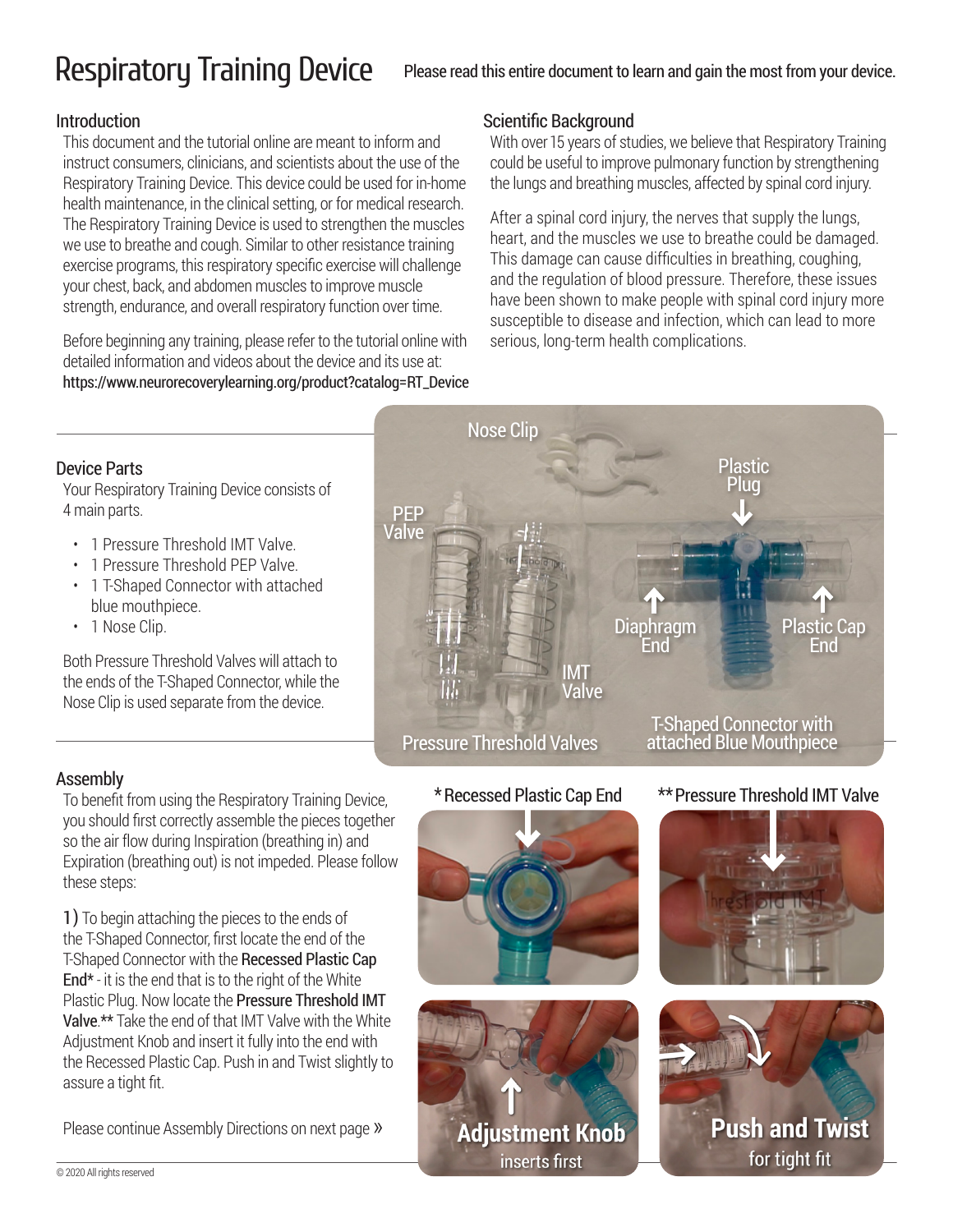## Respiratory Training Device Please read this entire document to learn and gain the most from your device.

### Assembly Continued

2) Now locate the Pressure Threshold PEP Valve.\* Place the end of the PEP Valve Non-Knob End into the remaining opening of the T-Shaped Connector – it should be the Flat Rubber Diaphragm End.\*\*

When the valve is inserted, Push in and Twist slightly to assure a tight fit, as was done with the prior side.



### Assembly Is Complete

Great! The Respiratory Training Device is now fully assembled. To verify it is assembled correctly, while viewing the device with the Plastic Cap visible on top, you should see Both Pressure Threshold Valves pointing in the same direction.

### Training Regimen

The training schedule is as follows:

- 5-7 days per week.
- Approximately 1-hour training session, each day.
- 6 -8 breathing bouts each session.
- Each bout is 3-5 minutes in duration
- Take a 2-3 minute break between each bout.

In the beginning, you may decide to do shorter breathing bouts and/or less bouts per day. However, the goal should be to work your way up to at least 6 bouts per day.

To start training, take your properly assembled Respiratory Training Device and place your mouth over the end of the blue mouth piece. Apply the nose clip so it pinches your nose closed. Breathe in and breathe out fully through the device at a normal breathing pace. You should not hyperventilate or breathe quickly, but rather breathe slowly and deeply. You should hear each valve open and close, as you breathe in and out (please refer to the videos online to hear proper breathing bouts.)

#### Monitoring Blood Pressure During Training

If you have access to a blood pressure monitor, we recommend taking a reading at the following times:

- Before you start your training (baseline reading).
- After each breathing bout.
- At the end of your training.

If your blood pressure is above or below the normative levels (120/80 mm Hg) or ever rises or falls dramatically from your baseline reading, discontinue the breathing training, until

you recover. If your blood pressure does not recover or if you continue having high or low blood pressure symptoms, please contact your primary care physician.

#### Adjusting the Resistance Load

**Plastic Cap**

**PEP Valve**

> If this is your first time using the device, you should start on the lowest level on both Pressure Threshold Valves. Once you get used to the device, you can begin increasing the Resistance Load on both or on each valve individually. We recommend you

- increase the resistance only 1 step at a time, and
- limit increases to no more than 3 times per week.

The Resistance Load can be adjusted by turning the small white Load Adjustment Knob at the end of each Pressure Threshold Valve. There is a Red Indicator Line that shows where the load level is. You should be able to perform 6 bouts comfortably at the lowest setting, before increasing the resistance to the next level. Please remember, the correct resistance load should challenge you, not exhaust you.



**IMT Valve**

#### Red Indicator Line